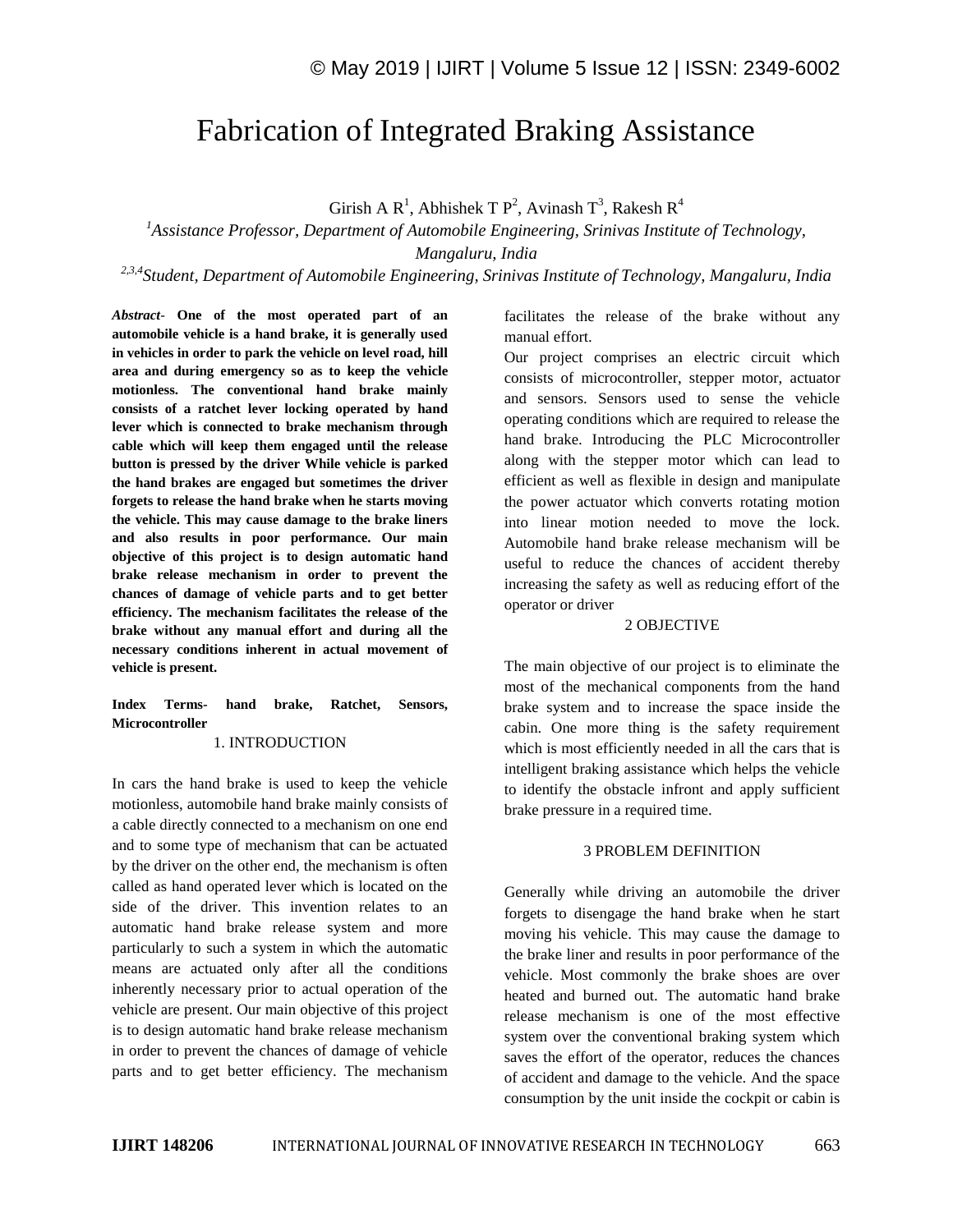quite an issue. Hence by installing electronically operated system and actuating the mechanism can actually reduce space used and can be optimally used for further ergonomics.

# 4 METHODOLOGY

- Selection of the micro controller.
- Selecting of the electronic components for the controller board.
- Giving the simple rotation in the main controller.
- Selection of frame material.
- Fabrication process to get required dimensions on the frame.
- Assembly and mounting of all the electronic components.

# 5 CONSTRUCTION AND ELECTRONICS INSTALLED

As the construction of this integrated assistance include the major electronics components and the braking assembly. The braking setup will be handled by the two motors installed on the frame and is connected to the controller. The microcontroller board with the programmed operation is attached with the independent relay and the ultrasonic sensor which will be mounted on the front part of the vehicle. The controller is setup fixed inside the frame. And the ignition switch which is turned on by the key operation will be installed freely. The electronic components which are used in are explained below

5.1 ULTRASONIC RANGING MODULE HC-SR04: Ultrasonic ranging module HC - SR04 provides 2cm - 400cm non-contact measurement function, the ranging accuracy can reach to 3mm. The modules includes ultrasonic transmitters, receiver and control circuit. The basic principle of work:

- 1. Using IO trigger for at least 10us high level signal,
- 2. The Module automatically sends eight 40 kHz and detect whether there is a pulse signal back.
- 3. IF the signal back, through high level , time of high output IO duration is the time from sending ultrasonic to returning.
- 4. Test distance = (high level time×velocity of sound (340M/S) / 2
- 5. HC-SR04 ultrasonic module distance measuring transducer sensor, uses sonar to determine distance to an object.
- 6. Use method: Supply module with 5V, the output will be 5V while obstacle in range, or 0V if not. The out pin of this module is used as a switching output when anti-theft module, and without the feet when ranging modules.
- Note: the module should be inserted in the circuit before been power, which avoid producing high level of misoperation; if not, then power again.

| <b>Working Voltage</b>      | DC <sub>5</sub> V          |
|-----------------------------|----------------------------|
| <b>Working Current</b>      | 15mA                       |
| <b>Working Frequency</b>    | 40Hz                       |
| Max Range                   | 4m                         |
| Min Range                   | 2cm                        |
| <b>Measuring Angle</b>      | 15 degree                  |
| <b>Trigger Input Signal</b> | 10uS TTL pulse             |
| Echo Output Signal          | Input TTL lever signal and |
|                             | the range in               |
|                             | Proportion                 |
| Dimension                   | 45*20*15mm                 |

## 5.2 ELECTRIC PARAMETER

# 5.3WIRE CONNECTING DIRECT AS FOLLOWING

- 5V Supply
- Trigger Pulse Input
- Echo Pulse Output
- 0V Ground

5.4 RELAYS: A relay is a simple electromechanical switch made up of an electromagnet and a set of contacts. Relays are found hidden in all sorts of devices. In fact, some of the first computers ever built used relays to implement Boolean gates.

5.6 RESSISTORS: A resistor is a two-terminal electronic component designed to oppose an electric current by producing a voltage drop between its terminals in proportion to the current. Resistors are used as part of electrical networks and electronic circuits. They are extremely commonplace in most electronic equipment. They can be integrated into hybrid and printed circuits, as well as integrated circuits. Size, and position of leads (or terminals) are